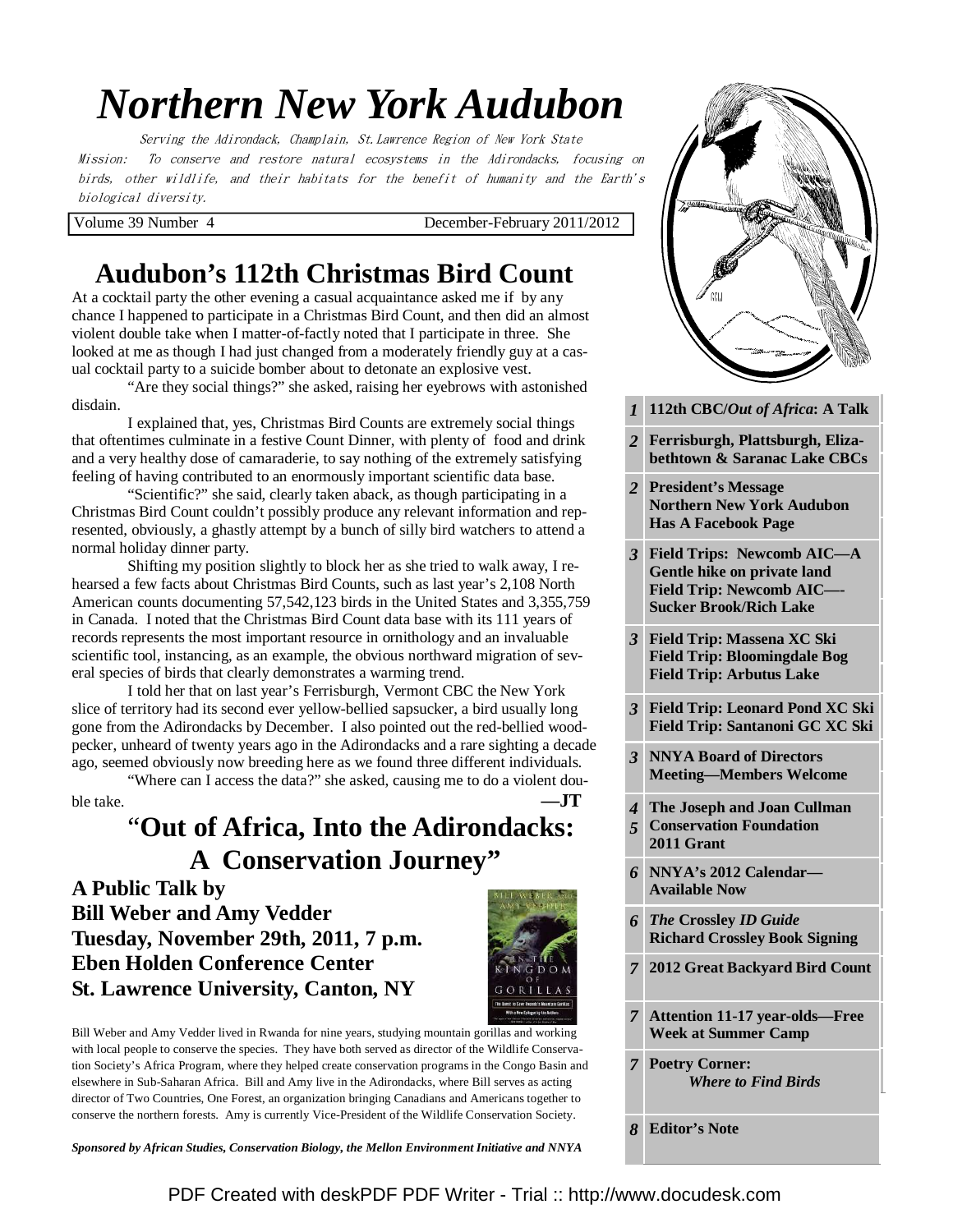#### **NNYA**

**Northern New York Audubon, Inc.** 

#### **Board of Directors**

**Charlotte Demers President Newcomb (518) 582-2157 Larry Master, PhD Vice-President Lake Placid (518) 645-1545 Leslie Karasin Treasurer Saranac Lake (518) 891-2193 Mary O'Dell Secretary Bloomingdale (518) 354-8235** 

 **Joan Collins** *Long Lake*   **Jorie Favreau, PhD** *Tupper Lake*  **Glenn Johnson, PhD** *Potsdam*   **Brian McCallister** *Saranac Lake*   **Melanie McCormack** *Keene*   **Peter O'Shea** *Fine*   **Angelina Ross** *Canton* **John Thaxton** *Keene* **Pat Thaxton** *Keene* **Leah Valerio** *Tupper Lake*   **Mary Beth Warburton** *Potsdam*   **Eileen Wheeler** *Canton* **Kathleen Wiley** *Keene* 

**Northern New York Audubon, Inc. A chapter of National Audubon Society serving the Adirondack, Champlain and St. Lawrence regions of northern New York, including Clinton, Essex, Franklin, Hamilton and St. Lawrence counties.** 

*Correspondence and Membership Information* **Northern New York Audubon PO Box 488 Keene Valley, New York 12943-0488** 

**John Thaxton, Newsletter Editor PO Box 488 Keene Valley, NY 12943-0488** 

**NNYA Web Site: www.nnya.org Charlotte Demers, Web Master**

*Northern New York Audubon Newsletter* **is published by Northern New York Audubon, Inc.** 

**Vol. 39 No. 4** 

## *Audubon's 112th Annual Christmas Bird Count*  **Ferrisburgh (VT/NY) CBC**

*Saturday, December 17th.* The Ferrisburgh count circle includes a swath of Lake Champlain shoreline as far west as Route 22. For information contact John & Pat Thaxton: JPThax5317@gmail.com or 518.576.4232.

#### **Plattsburgh (NY) CBC**

*Sunday, December 18th*. The count circle is centered on Route 9 just south of the entrance to the former Plattsburgh Air Base. As the participants in this count do not meet before dispersing to their territories, contact Judy Heintz at (518) 563-5273 or heintzjf@verizon.net to arrange for a territory.

#### **Elizabethtown (NY) CBC**

*Sunday, December 18th.* If you are interested in participating in this year's count, please contact Charlotte Demers at: cdemers@frontiernet.net or (518) 582-2157. The count dinner will be held at the lovingly refurbished Deer's Head Inn at 5:00 p.m. (bar opens at 4:00).

#### **Saranac Lake (NY) CBC**

**Sunday, January 1st,** 56th year of this count! Meet in the parking lot at Howard Johnson's on Route 86 in Lake Placid at 7:00 a.m. sharp, or (preferably) contact the compiler, Larry Master (617) 285-9086; lawrencemaster@gmail.com. ahead of time if you plan to participate. A festive count dinner will be held at a location TBD on Sunday evening,

#### **President's Message**

In October, Mary Beth Warburton, Pat and John Thaxton and I were pleased to represent Northern New York Audubon at the Audubon Council of New York State's fall meeting held in Alexandria Bay. As one of 27 local chapters in New York, NNYA is part of this association that promotes educational programs, develops state-wide conservation priorities and provides a framework for sharing successes, ideas and information with other chapters.

 One of the agenda items at every meeting (the Council meets twice a year) is the Chapter Round-Table, where each chapter has an opportunity to highlight its recent accomplishments. Thanks to the generosity of the Joseph and Joan Cullman Conservation Foundation, the bequest of Nancy Smith Collins and your generous contributions to this organization, our recent highlights were a pleasure to relay to the Council. In addition to the bird walks and programs that we offered, I was very proud to stand up and report on the education and research programs that NNYA has supported. You will read about these great projects in the Cullman Summary in this newsletter.

 I hope you are as pleased to read about them as I was to report on them. And don't you know my favorite time of year approaches...Christmas Bird Counts! Its a great way to contribute to science and conservation while at the same time meeting some wonderful like-minded future friends. If you can't get out and about to count the birds for a CBC, count the birds at your feeder during the Great Backyard Bird Count in February 17-20th. There are lots of ways to participate in these Citizen Science Programs and it all helps us understand more about birds, their habitats, life history and conservation needs.

#### Happy Counting! **—Charlotte Demers**

#### **Northern New York Audubon Has A Facebook Site!**

"Like" us on Facebook for reminders about upcoming NNYA and other related events as well as regional conservation information and updates.

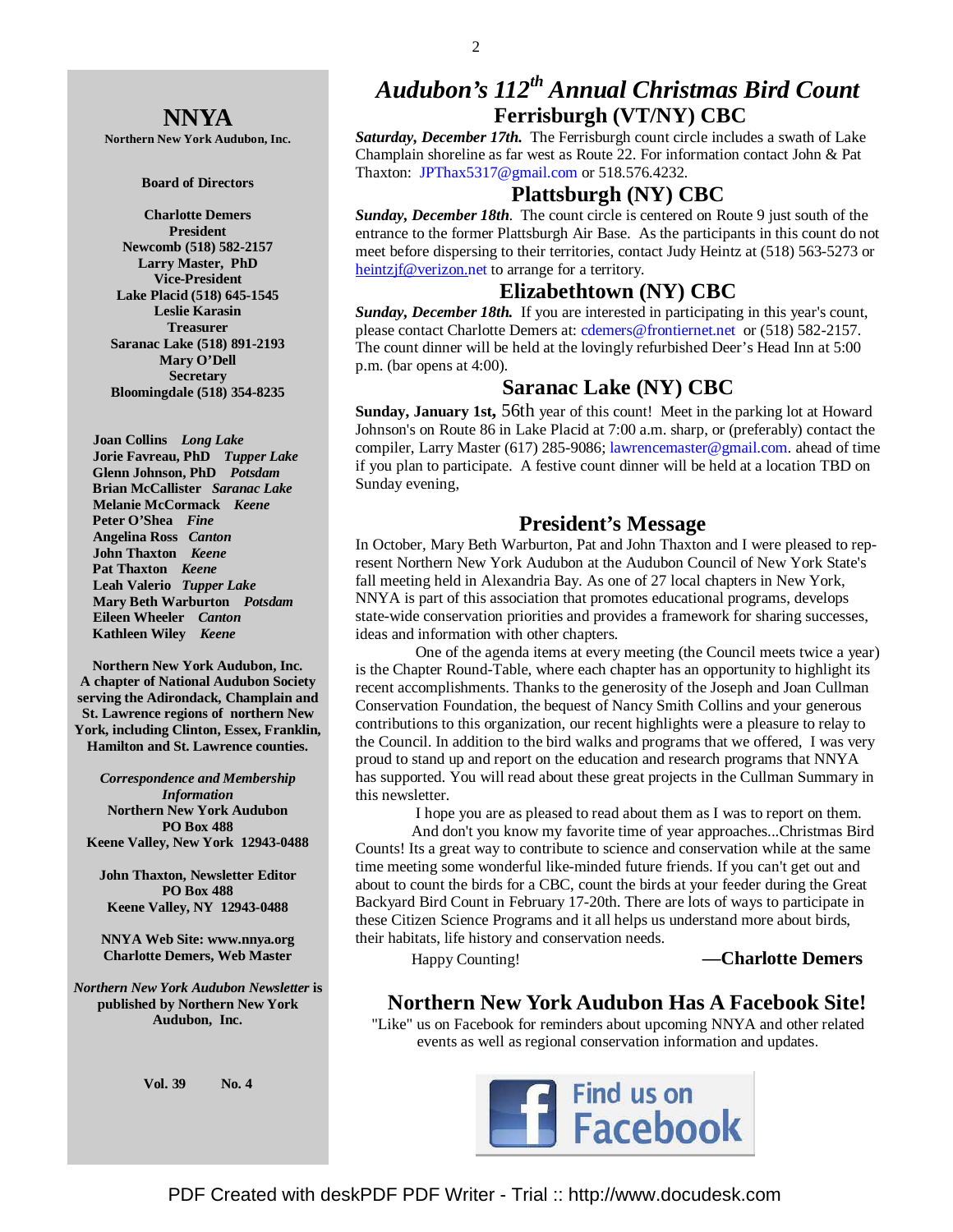#### **Saturday December 3, 2011 Newcomb**

A gentle hike on private land on the east end of Newcomb will hopefully result in some Boreal Chickadees and Gray Jays. The Jays have been seen by the landowners on a number of occasions. There is a small field ringed by spruces and firs to scope out followed by a short loop through the softwood forest that we will snowshoe or hike depending on the weather. The terrain is slightly hilly with uneven surface so please wear appropriate footwear.

#### **Time:**10:00 am

**Meet:** At the Adirondack Interpretive Center, 5922 State Route 28N Newcomb, NY

**Leader:** Charlotte Demers

**Registration:** Email to cdemers@frontiernet.net or call the AIC at (518) 582-2000

### **Saturday January 7, 2012 Adirondack Interpretive Center Newcomb**

After checking out the birds at the AIC feeder, which in recent winters included redpolls, evening grosbeaks, chickadees and nuthatches, we will head out to the Sucker Brook trail. This 1.0-mile trail runs along the outlet to Rich Lake providing opportunities to glimpse mink and otter in the open water. The surrounding hardwood forest is a great place to spot woodpeckers.

Time: 10:00 a.m.

**Contract** 

Meet: At the Adirondack Interpretive Center, 5922 State Route 28N Newcomb, NY Leader: Charlotte Demers

Registration: Email to cdemers@frontiernet.net or call the AIC at (518) 582-2000

#### **Saturday, January 14, 2012 Richard Landing Dyke Trail XC Ski Massena (St. Lawrence County)**

Join Eileen Wheeler on an easy ski in Massena on the Richard Landing Dyke Trail and Robert Moses State Park trails at the former nature center. We'll ski along the river and through forest and meadow habitats. Total distance 5 miles. **Bring:** Warm clothes; lunch

**Registration:** Contact Eileen for time and meeting place— (315) 244-9957 or eiwheeler@yahoo.com

### **Saturday, January 21, 2012 Bloomingdale Bog Bloomingdale (Franklin County)**

Participants will hike several miles on level terrain along the old railroad bed that runs through Bloomingdale Bog. Watch for boreal birds, like gray jay and black-backed woodpecker, and perhaps some irruptives, like crossbills or redpolls. **Time:** 8:00 a.m.

**Leader:** Melanie McCormick

**Location:** Meet at the intersection of Oregon Plains and Bigelow Roads

**Bring:** Water, food, binoculars and appropriate clothing **Register:** Email Melanie at: mruddyduck@aol.com

#### **Saturday February 4, 2012 Arbutus Lake Newcomb**

Participants will snowshoe a 2 mile loop around the shore of Arbutus Lake in the Huntington Wildlife Forest. This flat trail goes through mostly softwood and mixed wood forest. There is the possibility that Red and White-winged Crossbills will be in the softwoods along the trail.

**Time:** 10:00 am

**Meet:** Meet at the Adirondack Interpretive Center, 5922 State Route 28N Newcomb, NY

**Leader:** Charlotte Demers

**Registration:** Email to cdemers@frontiernet.net or call the AIC at (518) 582-2000

### **Sunday, February 5, 2012 Leonard Pond Trail X-Country Ski Colton (St. Lawrence County)**

Particpants will cross country ski 5 miles round trip on a wide, level trail in mixed forest and boreal habitat. We will end the trip at the famous "Backwoods Inn" for lunch. **Time:** 9 a.m.

**Bring:** Lunch, water, warm clothes

**Leader:** Mary Beth Warburton

**Meet:** At the trailhead on Route 56 (2.5 miles north of the Route 3-Route 56 intersection)

**Register:** by calling Mary Beth at: (315) 268-0150 or by email: mbwarburton@verizon.net

### **Saturday, February 25, 2012 Ski Trip to Santanoni Great Camp Newcomb (Essex County)**

A lovely, moderate-level ski to a storied destination, this tenmile round-trip is a classic Adirondack winter journey to an historic Great Camp. The dirt road trail is not groomed for skiing.

**Time**: 11 a.m.

**Bring**: Appropriate layers of apparel for the weather and temperature, skis, water, lunch or snacks.

**Meet**: At the parking lot for the Santanoni Great Camp off Route 28N in Newcomb.

**Leaders**: NNYAS members Pat & John Thaxton **Registration**: Contact Pat & John Thaxton: 518.576.4232; email: jpthax5317@gmail.com

### **NNYA Board of Directors Meeting Saturday, January 29th, 10:00 a.m. Huntington Lodge Newcomb**

NNYAS board of directors meetings are open to the entire membership; they are an excellent forum for exchanging ideas about our increasingly dynamic Audubon chapter. Contact President Charlotte Demers (cdemers@esf.edu) for more information.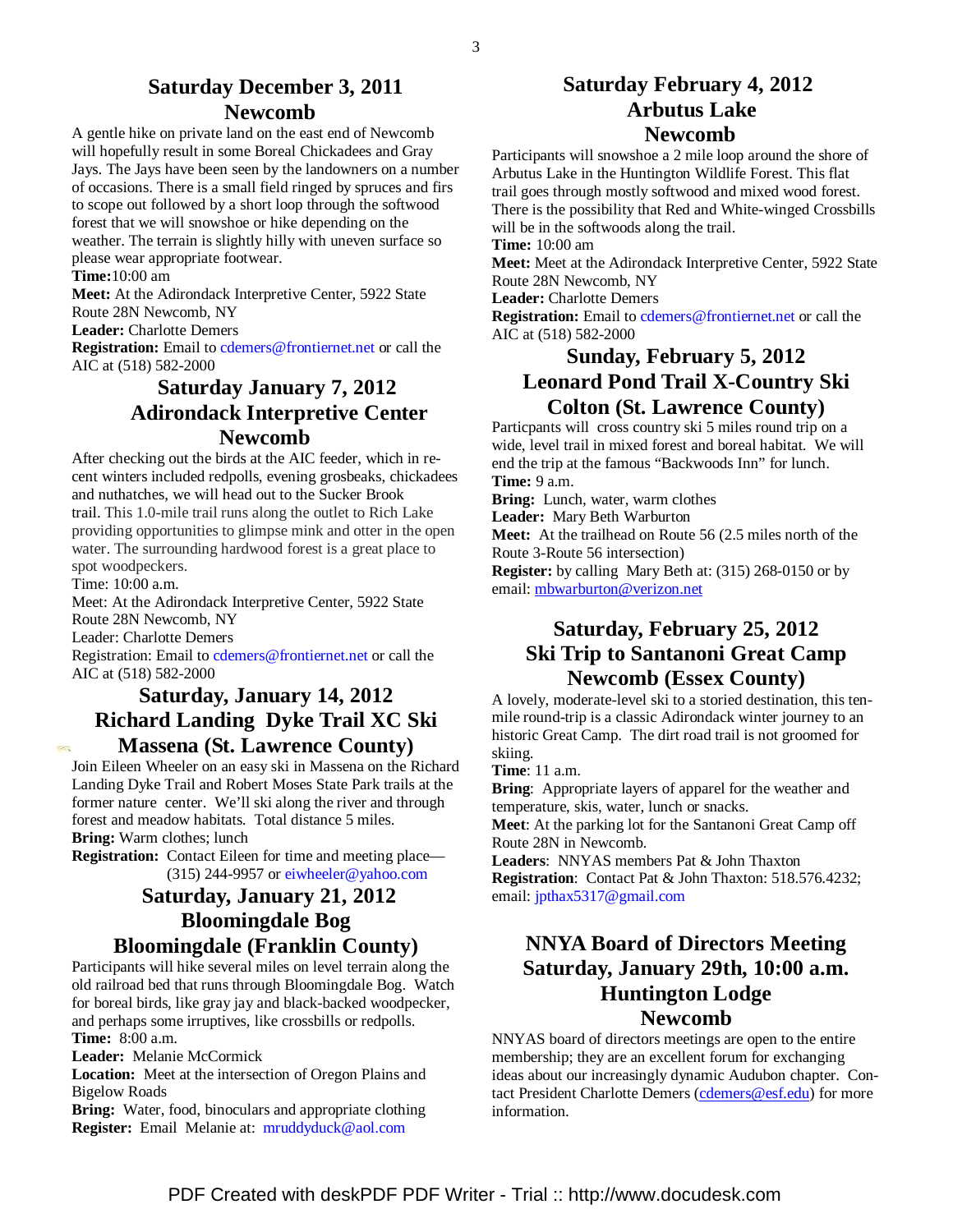## **The Joseph and Joan Cullman Conservation Foundation 2011 Grant**

**The Joseph and Joan Cullman Conservation Foundation/Northern New York Audubon Avian Research Award (\$3,769)** underwrote the bulk of the expenses needed to undertake an extensive study of acidic deposition on songbird populations in the Adirondacks. The work involved doing point count surveys at twelve northern hardwood forest sites where SUNY-ESF scientists have measured soil calcium levels, vegetative communities and snail and salamander populations in order to correlate songbird populations and diversity along a calcium depletion gradient. Previous studies suggest potentially significant songbird population decreases in areas with chronically calcium-depleted soil, very possibly because of low populations of snails, which birds rely on as a critical supplementary calcium source for egg formation. With the advantage of documented levels of calcium in the soil and solid estimates of snail populations, Jennifer Yantachka, for her Master's Thesis at SUNY-ESF, performed traditional point count surveys and deployed two automated digital recording systems (ADRS), a new technology potentially more accurate than human observers for the simple virtue of continuous eavesdropping and sonogram production for nearly perfect identification of confusing species. No previous study has attempted to evaluate the use of ADRS equipment in the temperate deciduous forest of the northeastern United States, with the result that deploying the equipment will result in something of a sub-study in an of itself with potentially huge implications for songbird surveys in, for example, areas difficult to access. We look forward to reading Ms. Yantachka's Master's Thesis: *Effects of Acidic Deposition of Songbird Abundance and Diversity in the Adirondack Mountains, New York.*

**The Joseph and Joan Cullman Conservation Foundation/Northern New York Audubon/Great Adirondack Birding Celebration Annual Lecture (\$1500)** was delivered by Scott Weidensaul, the popular and highly respected author of *Living on the Wind: Across the Hemisphere with Migratory Birds, Mountains of the Heart: A Natural History of the Appalachians* and *The Ghost with Trembling Wings: Science, Wishful Thinking, and the Search for Lost Species.* Mr. Weidensaul's talk chronicled the plethora of contributions women have made over the years, and continue to make even as I write, to the field or ornithology. He illustrated his lecture with a profusion of drawings, paintings, photographs, maps and other graphics and he demonstrated not only an encyclopedic knowledge of ornithological history but also an extremely sharp wit and a delightful sense of humor. The talk went over extremely well, generating at its conclusion a question-and-answer session that lasted almost as long as the lecture itself. Earlier in the evening Mr. Weidensaul had joined sixty or so *Great Adirondack Birding Celebration* attendees for dinner at the *Lake Clear Inn*, talking and answering questions throughout the course of the meal.

**The Joseph and Joan Cullman Conservation Foundation/Northern New York Audubon Boreal and Montane Studies Grant (\$3500)** underwrote a Wildlife Conservation Society study entitled *Approaches to Better Understand Stressors to Birds in the Adirondacks*, with a particular focus on the effects of critical stressors such as climate change and residential development on bird populations in the Adirondack Park. The work included studying the differences in breeding bird community integrity in areas of exurban development and in undeveloped control areas as well as identifying the building distance effect, the area around a residence in which wildlife habitat can be considered impacted by the physical structures and associated human activity. For the first time WCS research in the Adirondacks incorporated a nest monitoring component that will enable researchers to investigate impacts of residential development on nest success in developed areas and control sites, information already used in expert testimony provided by WCS to Adirondack Park Agency board members to ensure that a large development proposed for the Adirondack Park incorporates consideration of potential effects to birds. WCS researchers hope this work will lead to the development of a model that can predict the effects of residential development on breeding bird community success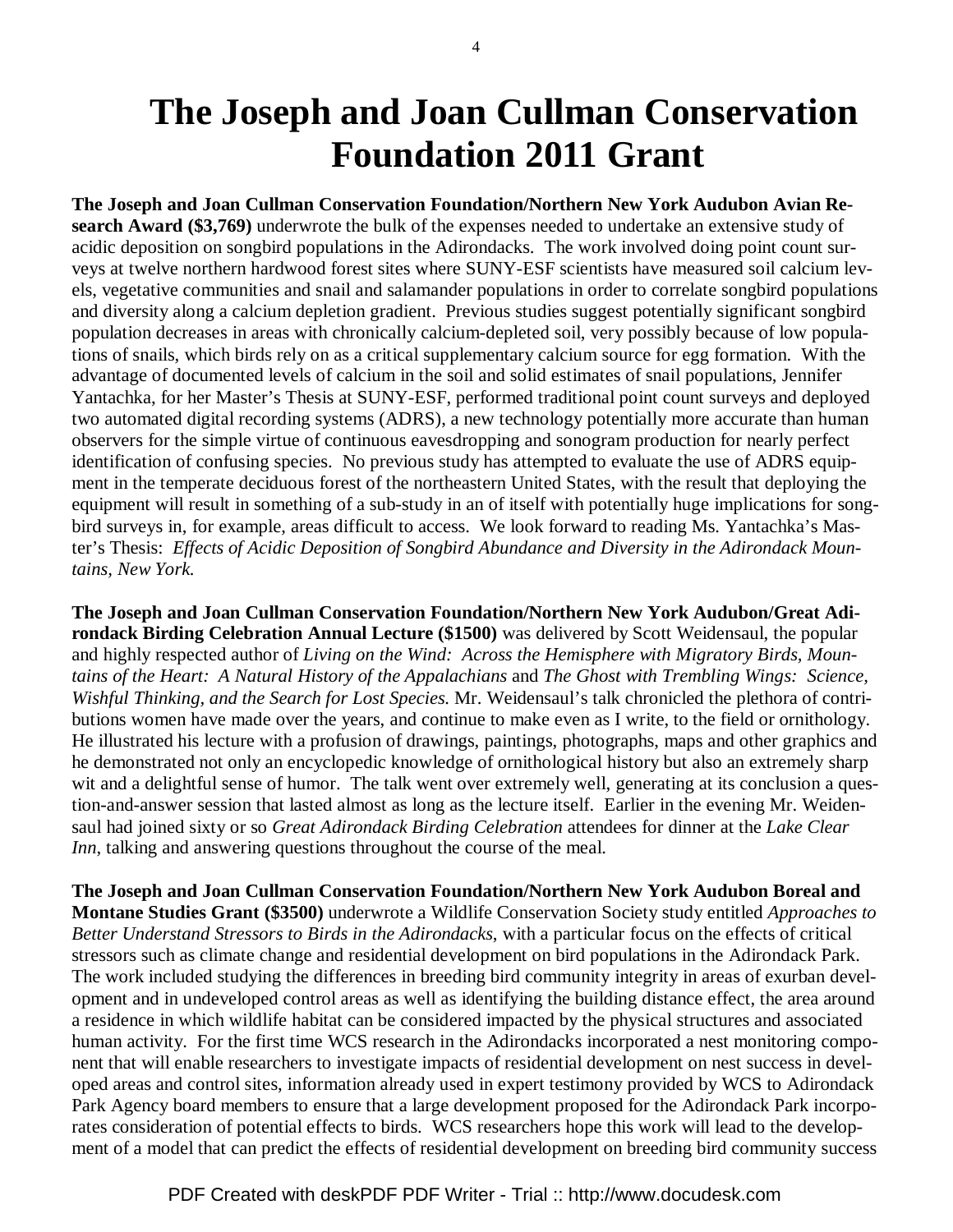and diversity, and feel the opportunity to collect pilot data from the Adirondacks this summer will enable them to refine their methodology and thereby increase the overall success and efficiency of their field research for the next three field seasons.

**The Joseph and Joan Cullman/Northern New York Audubon Boreal Bird Studies Award (\$1,100)** 

funded a series of bird surveys in lowland boreal habitats at Shingle Shanty Preserve and Research Station, a remote, fifteen thousand acre property (protected by a conservation easement from development and logging) with approximately eighteen hundred acres of lowland boreal habitat communities such as Black Spruce-Tamarack Bog, Dwarf Shrub Bog and Marsh Headwater Stream that the New York Natural Heritage Program ranked as "exemplary." The principle researcher oversaw/conducted forty ten minute point counts selected with simple random sampling across the core lowland habitat at Shingle Shanty, following at each the standard protocols of recording data commonly used in the area—species, distance from observer, date, time, coarse vegetation description, etc. Shingle Shanty's mission includes developing a deep and broad ecological understanding of their property, an excellent habitat for such relatively rare species as spruce grouse, gray jay and rusty blackbird, and although bird surveys have taken place there recently they had either focused on a particular species or last a very short time. SSPARS matched this award with logistical support, in-kind time for field assistance from the project manager and data management.

**The Joseph and Joan Cullman/Northern New York Audubon Education Grant (\$161)** underwrote the Northern Forest Institute for Conservation Education and Leadership Training's purchase of bird seed for the feeding stations at Adirondack Interpretative Center, the former APA Visitor Interpretive Center at Huntington Wildlife Forest in Newcomb currently undergoing a significant reinvention. The AIC plans to begin a self-sustaining bird seed program by using these funds to purchase snacks and beverages to sell to visitors at the facility, reinvest the principal in more saleable items and use the profit to purchase bird seed for their numerous feeders. The AIC feeding station is being renovated and expanded, with improvements such as windows in a previously windowless wall opposite the feeders and a microphone/speaker system that will pump bird calls and songs from the feeders into the AIC. The popularity of feeder-watching has increased exponentially at AIC, which plans to deploy more feeders this season than ever before.



 *Great Gary Owl Photograph by Larry Master* 

PDF Created with deskPDF PDF Writer - Trial :: http://www.docudesk.com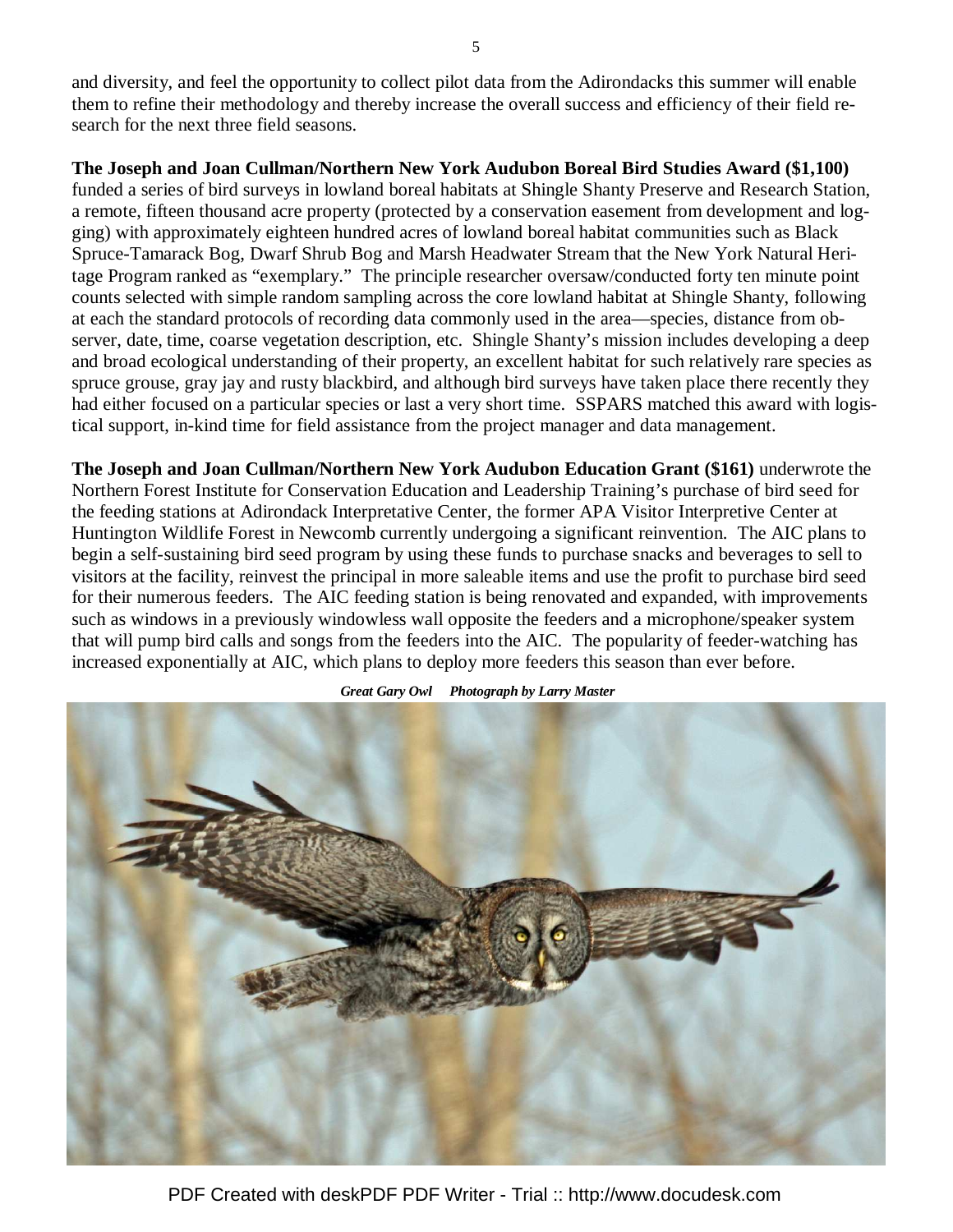## **Available Now! NNYA's 2012 Calendar**

Order your copy of NNYA's first annual calendar. Printed on heavyweight stock, the calendar features bird photographs by NNYA members.

 When we invited our members to submit photos for possible inclusion in our first calendar we figured "maybe it'll work, maybe it won't."

 But it worked big time and all manner of stunning images of birds started arriving, from loons in perfect breeding plumage to irate-looking black-crowned night heron nestlings scowling at the photographer.

 The calendar represents the work of fifteen different photographers who obviously love Adirondack birds and seem to carry high quality cameras wherever they go. With as many styles as photographers, the collection of photographs amounts to a delightful miscellany of diverse species in highly varied settings,

> **8.5" X 11", \$12.95 +\$2.55 shipping Send your check for \$15.50 to: Charlotte Demers 21 Sanford Lane Newcomb, NY 12852**

## **Book Signing**  *The Crossley ID Guide: Eastern Birds*  **Richard Crossley Sunday, December 11, 2011 1:00-3:00 p.m. Wild Birds Unlimited 3084 Route 50—Suite 1 Saratoga Springs, NY www.wbu.com/saratogasprings**

Meet Richard Crossley, ask questions about his extraordinary new field guide and listen to his cataract of stories about hitchhiking over 100,000 miles in search of birds.

 *The Crossley ID Guide* made quite a splash in the birding world when it was published by Princeton University Press earlier this year. Birders and book reviewers wondered aloud at the sheer volume of photographs Crossley took of birds at all times of year in all variations of plumage and habitat. Crossley took more than 10,000 photographs that his righthand man, Ciprian Patulea, photoshopped into phantasmagorically stunning montages. Buy a copy before 12/4 and enter a drawing to have lunch with Crossley before the signing.

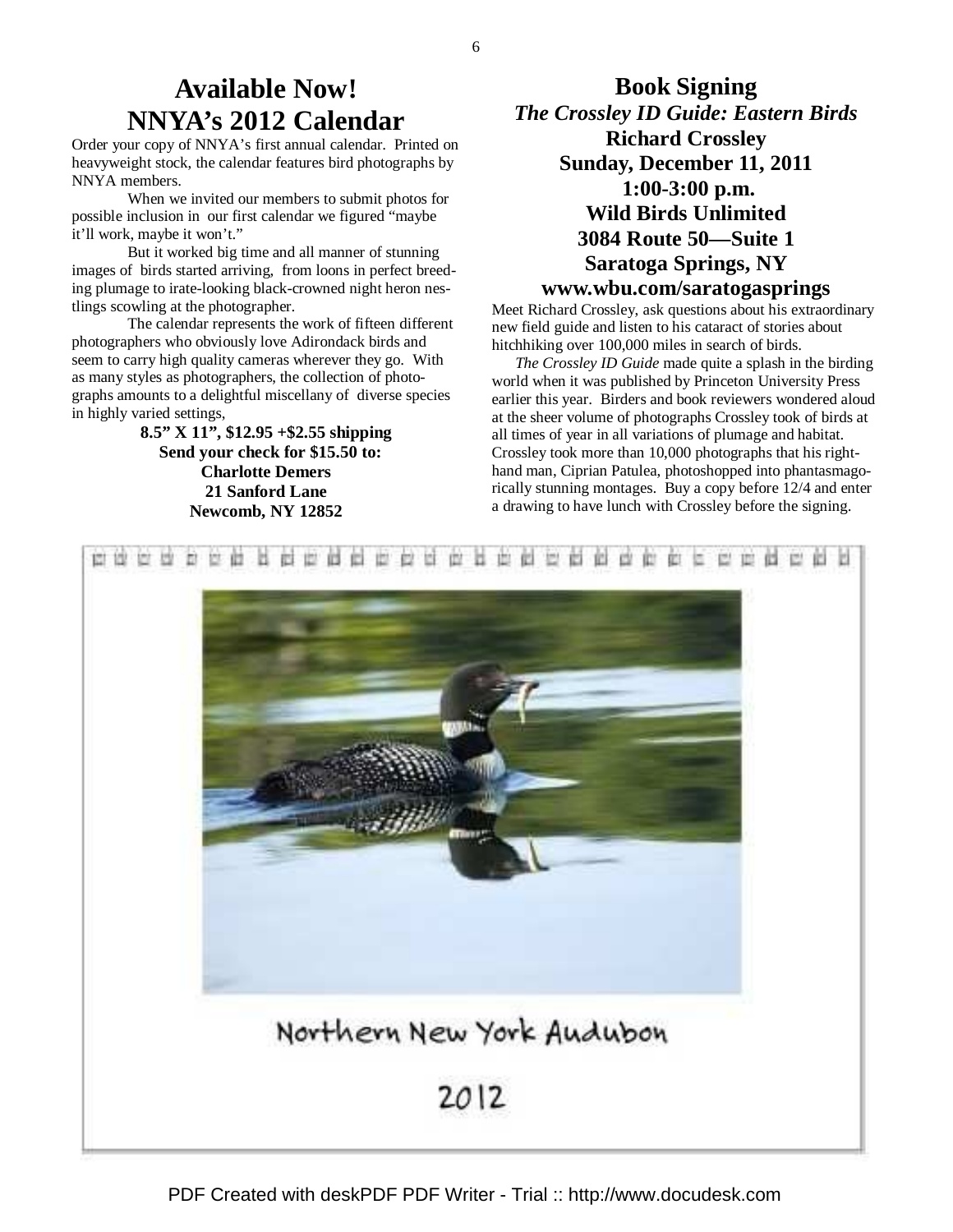## **2012 Great Backyard Bird Count February 17-February 20**

This year's Great Backyard Bird Count will take place from Friday, February 17th through Monday, February 20th.

 This annual four-day event engages bird watchers of all ages and skill levels in counting birds to create a real-time snapshot of where the birds are across the continent. Anyone can participate, from beginning bird watchers to experts. It takes as little as fifteen minutes on one day, or you can count for as long as you like on each day of the event. It's free, fun, and easy—and it helps the birds. The website will be adding updated GBBC materials, for the next count, as they become available.

 Watch the power point presentation, visit the special page for kids, print a regional tally sheet, check out the top birds reported in the last GBBC, download the GBBC poster.

 Participants count birds anywhere for as little or as long as they wish during the four-day period. They tally the highest number of birds of each species seen together at any one time. To report their counts, they fill out an online checklist at the Great Backyard Bird Count website.

 As the count progresses, anyone with Internet access can explore what is being reported from their own towns or anywhere in the United States and Canada. They can also see how this year's numbers compare with those from previous years. Participants may also send in photographs of the birds they see. A selection of images is posted in the online photo gallery.

Scientists and bird enthusiasts can learn a lot by knowing where the birds are. Bird populations are dynamic; they are constantly in flux. No single scientist or team of scientists could hope to document the complex distribution of so many species in such a short time.

 Data from the GBBC can help answer many pressing question about birds:

 How will this winter's snow and cold temperatures influence bird populations? Where are winter finches and other irruptive species that appear in large numbers during some years but not others? How will the timing of birds' migrations compare with past years? How are bird diseases, such as West Nile Virus, affecting birds in different regions?

Go to: www.birdsource.org/gbbc/

## **Attention 11- to 17-year-olds Spend a week at Camp Colby or Pack Forest Next Summer For Free**

 Each year NNYA sponsors a student to attend summer camp at one of the DEC's summer camps—Camp Colby in Saranac Lake (11-13 year olds) or Pack Forest in Warrensburg (14-17 year olds). **For more information about the contest contact:**

> Eileen Wheeler at (315) 244–9957 or email at eiwheeler@yahoo.com

 For more information about Camp Colby or Pack Forest, visit the DEC Youth Education Camp website: www.dec.state.ny.us/website/education/edcamps/html

### **Where To Find Birds**

 Crossbills feed atop the spruces Lawns and lakes are good for gooses.

 Peeps and Pipers on the beeches— Rails and Limpkins feed on leeches.

 Larids root in smelly dumps— Hemlocks harbor Yellow-rumps.

 Insects draw both Swift and Swallow— Brant on high their leaders follow.

 Flycatchers too like buggy places— Dippers bathe where water races.

 Hawks and Eagles soar the ridges— Phoebe's nest beneath the bridges.

 Woodpeckers favor trees all rotten— Bob White Quail prefer high cotton.

 Grebes and Coots with toes that widen— Take to phrags to do their hide'n.

 Wrens and friends nap in brushy piles— (Careful there! Don't Wake up Stiles!)

 Grouse and Turkeys gallinaceous— Like their woods with open spaces.

 Jays and Crows and Corvid choices— Listen for their raucous voices.

 Coops and Sharps with wing-tips round— Hunt where LBJs abound.

 Thermals draw the Vulture kettles— Hummers search the flower petals.

 Trunks are where Brown Creepers sup— They start down low and spiral up.

 Nuthatches take a different tack— They scamper down to find a snack.

 Waders feast in shallow water— Fish and frogs had best stay out'r.

 Warblers take some special care— They could be most anywhere.

 The cuckoo's song is sometimes terse— Excepting when it's set to verse.

—**COOx2** 

(**Editor's Note:** In the ninth couplet, "Stiles" refers to a Stiles Thomas, an octogenarian marsh warden of a local preserve in Annendale, NJ known as *The Celery Farm.*)